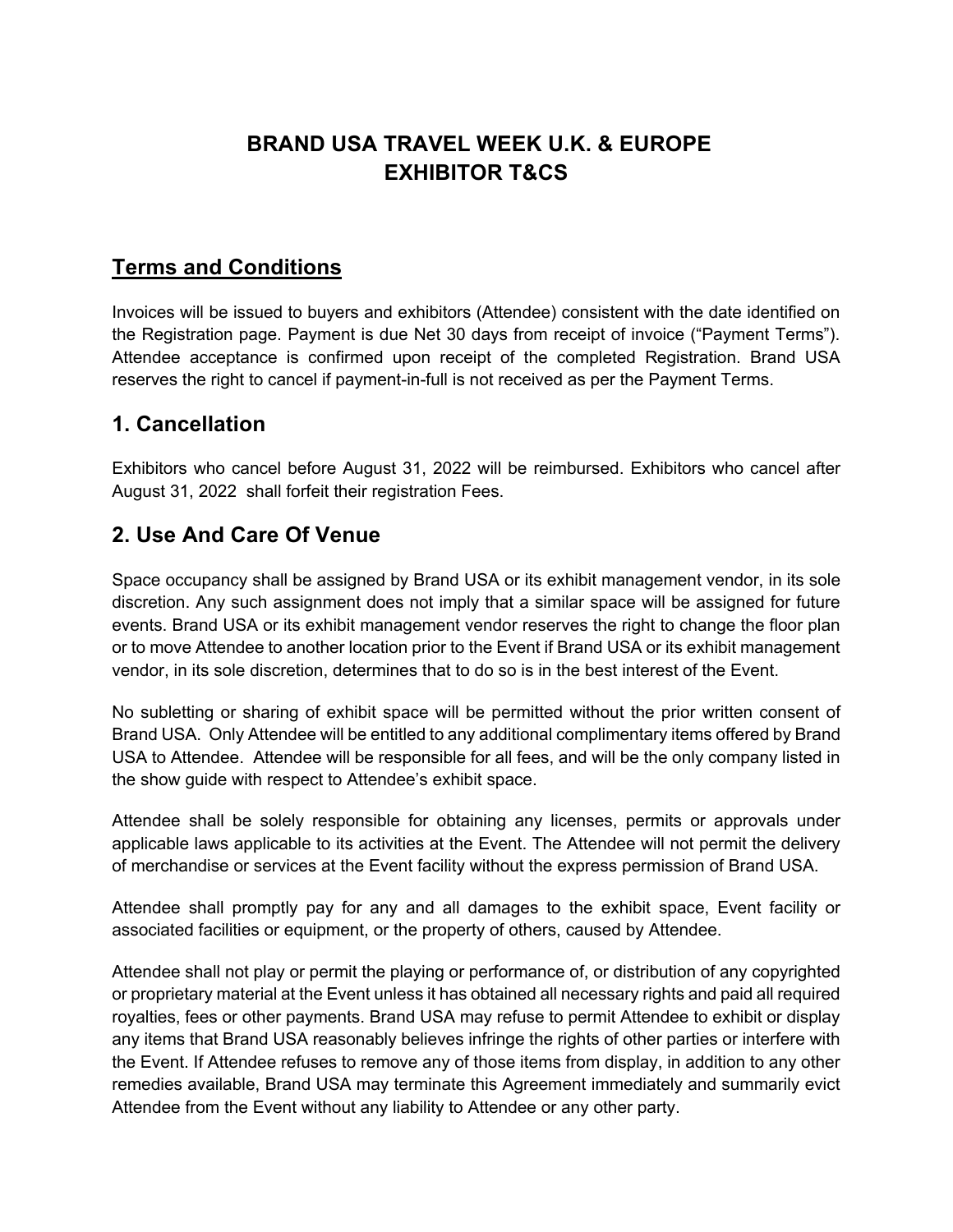Attendee is prohibited, without express advance written approval from Brand USA, from displaying products/services and/or other advertising material in areas outside its exhibit space such as, but not limited to, parking lots, hotel lobbies, lounges, corridors, sleeping rooms, etc., as well as conducting unauthorized facility tours. The Attendee shall not operate hospitality suites during hours in which the Event is open or when any organizer-sponsored activities are being held. The Attendee is prohibited from hosting hospitality functions during official Event hours. All requests for a hospitality suite or public function space must be made through Brand USA.

All exhibits shall display products or services in a tasteful manner. No signs, decorations, banners, advertising material or special exhibits will be permitted outside of the Attendee-contracted exhibit space except by written permission of Brand USA. Any and all advertising distribution must be distributed from Attendee's exhibit space. Balloons and stickers are prohibited in the exhibit area. Strolling entertainment or moving advertisements outside of Attendee's exhibit space are prohibited unless approved in advance by Brand USA.

Attendee shall familiarize his or herself with and abide by Venue Rules and Regulations. The Attendee shall conduct him or herself at all times in accordance with professionalism and normal and appropriate standards of decorum and good taste.

## **3. Events and Promotions**

The Attendee may not host or operate a Frankfurt-based travel trade event at any time during the Term of Brand USA Travel Week U.K. & Europe without written permission from Brand USA.

Contents of all promotions are subject to Brand USA's approval. Brand USA reserves the right to reject any promotion at any time if Brand USA deems the promotion to be unacceptable at its sole discretion.

If this Agreement requires Attendee to provide Brand USA with certain photos, video, logos, images, text and other required materials by stated deadlines, failure to provide Brand USA the required materials by deadlines will result in such promotion for Attendee to be forfeited.

Materials not received by Brand USA's production department by deadline cannot be quality checked and will not be entitled to be displayed or used by Attendee. Brand USA may exercise the right to publish existing material to fulfill the promotion if new material is not received by deadline. No material extensions will be granted unless expressly granted in writing by Brand USA, at its sole discretion.

Attendee hereby grants Brand USA a free, perpetual, worldwide right and license to use, display, publish, distribute, digitize, copy, perform, license, sublicense, transfer, make available or transmit any photographs provided by Attendee hereunder, insofar as such photographs shall have been provided without inclusion of advertising copy or similar non-photographic materials, in any media or format not known or hereafter devised, in connection with the Brand USA database of travelrelated information.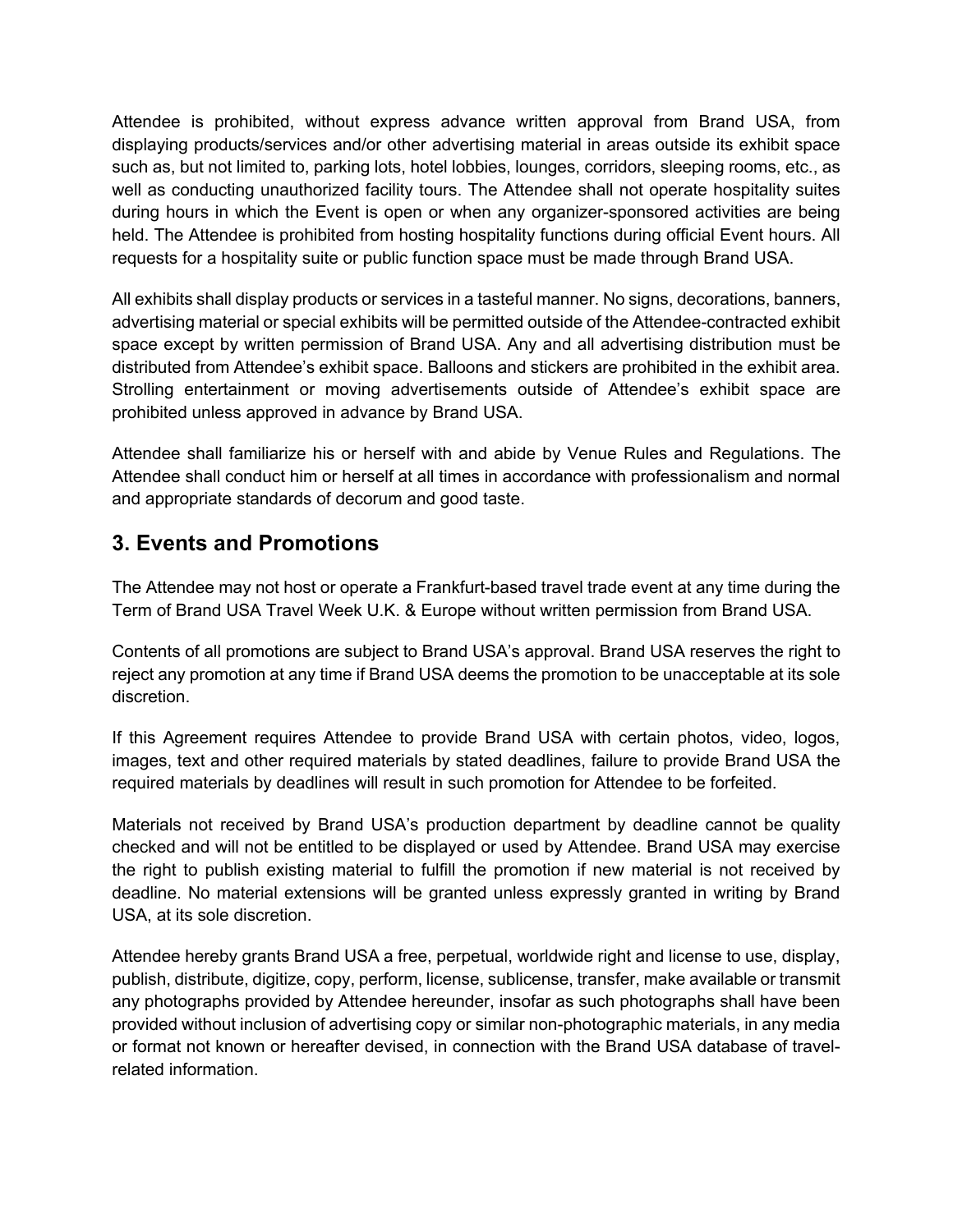#### **4. Warranty**

Brand USA represents and warrants that the Services that it provides will be provided in a commercially reasonable manner and conform to generally accepted industry standards and practices at the Venue. Attendee represents and warrants that it is fully authorized and/or licensed to represent claims made at the Event and publish the entire contents and subject matter contained in its promotions, including, without limitation (i) the names, portraits and/or pictures of any person living or dead, and (ii) any copyrighted material, trademarks and/or depictions of trademarked goods and services, and (iii) any third party testimonials or endorsements. Attendee also represents and warrants that any claims or representations made at the Events and contents of Attendee's promotions are accurate and complete and are not misleading.

Brand USA shall only be responsible for its own wilful misconduct or recklessness in providing the Services and shall not be liable for the actions of any third party.

In no event shall Attendee or Brand USA be liable for any indirect, incidental, special, consequential, reliance, or cover damages, or damages for loss of profits, revenue, data, or use, incurred by either Attendee or Brand USA or any third party, whether in an action in contract or tort, even if the other party or any other person has been advised of the possibility of such damages. Brand USA's liability for damages hereunder shall in no event exceed the fee received by Brand USA from Attendee pursuant to this Agreement and it is agreed that such amount represents a reasonable and fair estimation of all reasonably foreseeable damages.

The provisions of this section allocate the risks under this Agreement between Brand USA and Attendee. Brand USA's fee reflects this allocation of risk and the limitation of liability specified herein.

THE REPRESENTATIONS AND WARRANTIES IN THIS SECTION ARE LIMITED REPRESENTATIONS AND WARRANTIES AND ARE THE SOLE AND EXCLUSIVE REPRESENTATIONS AND WARRANTIES MADE BY EITHER PARTY. NEITHER PARTY MAKES ANY ADDITIONAL REPRESENTATIONS OR WARRANTIES, EXPRESS, IMPLIED, OR STATUTORY, INCLUDING BUT NOT LIMITED TO ANY REPRESENTATIONS OR WARRANTIES OF DESIGN, MERCHANTABILITY, SUITABILITY OR FITNESS FOR A PARTICULAR PURPOSE, EVEN IF EITHER PARTY HAS BEEN INFORMED OF SUCH PURPOSE. NO AGENT, CONTRACTOR OR EMPLOYEE OF EITHER PARTY IS AUTHORIZED TO ALTER OR EXCEED THE WARRANTY OBLIGATIONS AS SET FORTH HEREIN.

## **5. Assumption of Risks; Releases**

Attendee expressly assumes all risks associated with, resulting from or arising in connection with Attendee's participation or presence at the Event, including, without limitation, all risks of theft, loss, harm, damage or injury to or of any person (including death), property, business or profits of Attendee, whether caused by negligence, intentional act, accident, act of God or otherwise.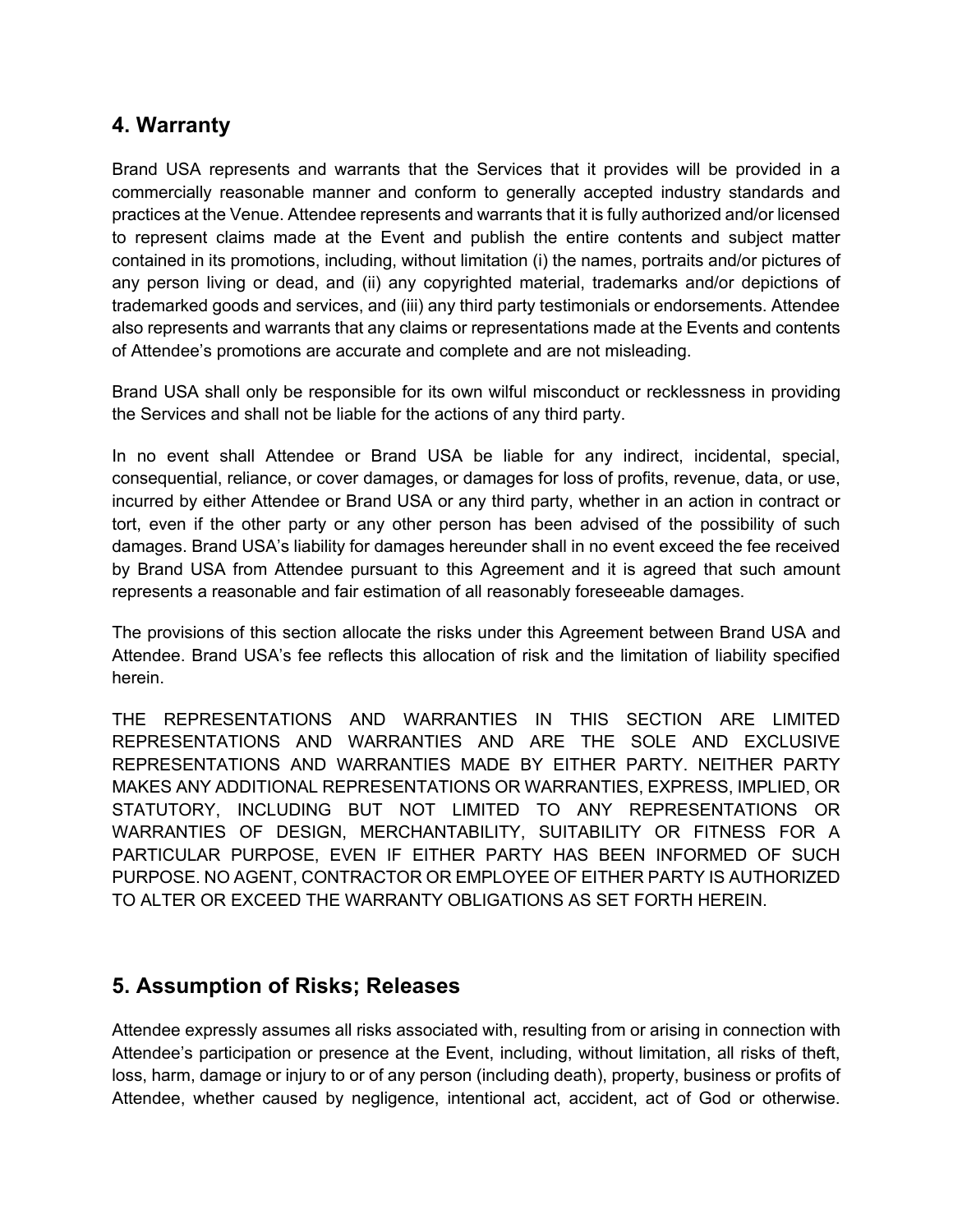Attendee has sole responsibility for its property or any theft, damage or other loss to such property (whether or not stored in any courtesy storage area), including any subrogation claims by its insurer. Neither Brand USA nor the Venue accepts responsibility, nor is a bailment created, for property delivered by or to Attendee. Brand USA shall not accept any duty of care for exhibition or personal materials brought to the event, and excludes any liability for damage or loss. Neither Brand USA nor the Venue shall be liable for, and Attendee hereby releases each of them from, and covenants not to sue any of them with respect to, any and all risks, losses, damages and liabilities whether described in this section or not.

# **6. Data Use**

Attendee consents to Brand USA's collection of the information provided in Registration for use in conducting Brand USA Travel Week U.K. & Europe. Attendee consents to Brand USA's storage and use, including transfer to other Attendees and non-Attendees alike, of personal contact information (Name, Title, Company, Address, Phone Number, and E-mail) provided in Registration. Brand USA shall, upon request, delete such personal contact information from its records. See Brand USA Privacy Policy for information on making such a request.

# **7. General Provisions**

**Errors.** Brand USA shall not be liable for any errors in any listing or descriptions or for omitting Attendee or any other exhibitor from any directory or other lists or materials.

**Assignment.** This Agreement, and the rights and obligations hereunder, may not be assigned, in whole or in part by either party without the prior written consent of the non-assigning party. Assignment This Agreement will be binding upon, and inure to the benefit of, the successors, executors, heirs, representatives, administrators and permitted assigns of the parties.

**Compliance with Laws.** Each party will comply with all laws, legislation, rules, regulations, governmental requirements and industry standards with respect to its activities under this Agreement. Attendee shall abide by and observe all applicable laws, codes, ordinances, rules and regulations, and all rules and regulations of the Venue. Without limiting the foregoing, Attendee shall ensure that its exhibits meet or exceed the requirements of the Americans with Disabilities Act, if applicable.

**Notices.** All notices, approvals, consents, requests, demands, or other communications to be given to either party shall be in writing by any means where receipt is acknowledged (such as email, hand-delivery, registered mail, or overnight mail, or facsimile transmission) and shall be effective on the date of receipt thereof and shall be sent to the addresses set forth in this Agreement, unless otherwise provided in writing.

**Security.** Brand USA will retain security for the Event. However, Attendee agrees that he or she shall be solely responsible for the security of his or her own person and material possessions while at the Event.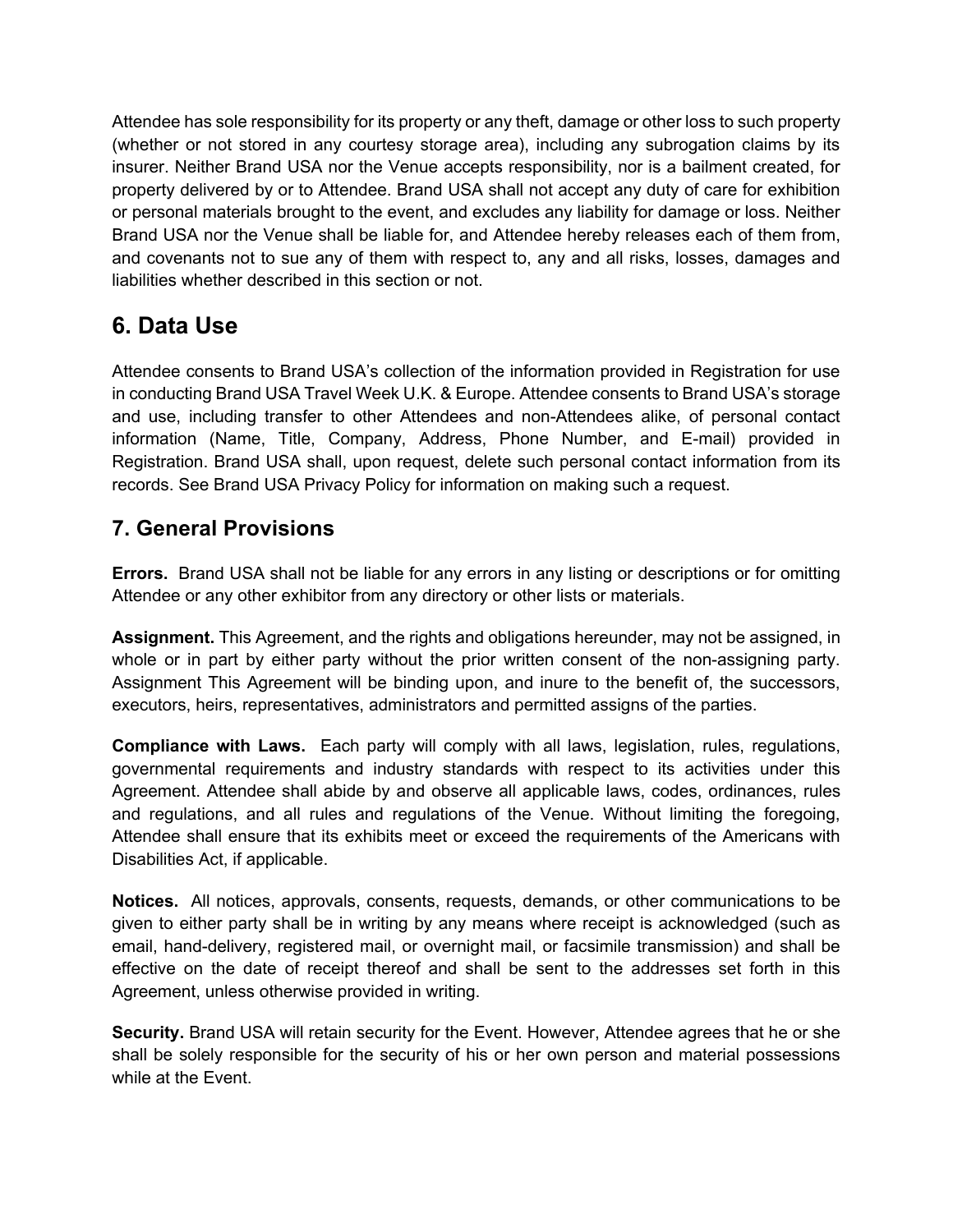**Media Release.** Attendee gives Brand USA permission to photograph and video/audio record the Attendee and to use the same in Brand USA publications, promotions, and other media at no cost. Attendee understands that Brand USA has exclusive royalty free rights to these video and audio recordings.

**Change in Scope.** Attendee acknowledges that Brand USA's ability to provide all of the Services as outlined in this Agreement may be affected by changes in the assumptions and/or if Attendee does not provide the information and materials requested as set forth above. If a Service is delayed as a result of changes in the assumptions above and/or Attendee's failure to provide materials or information as required, Brand USA shall have the right to modify or cancel the Services.

**Force Majeure.** If events beyond the reasonable control of the parties, including but not limited to, acts of God, severe weather, (including but not limited to hurricanes, tropical storms, hailstorms and flooding), war, acts of any government, strikes, labor disputes, civil unrest, terrorist attacks, failure of Venue management to deliver space or related service for any reason outside Brand USA's control, or curtailment or restriction of transportation either in the city in which the Venue is located or in the countries/states of origin of the attendees, which makes it illegal, impossible or impracticable to hold the Event as contemplated by this Agreement, Brand USA may terminate this Agreement upon written notice. In such event, neither party shall have any further liability to the other party, provided that Brand USA shall promptly return any prepaid amounts in excess of Brand USA's out of pocket expenses for sponsorship activities provided prior to the termination of this Agreement, to Attendee or the Sponsorship fee may be applied to the rescheduled Event, or to the purchase of any Brand USA research product or event within one year of the cancelled Event.

**Coronavirus.** Exhibitors and Attendees must complete a Brand USA Covid-19 Waiver in advance. All Exhibitors and Attendees must adhere to German, local, and venue rules, which may include evidence of negative tests, daily temperature screenings, and mask wearing.

**Choice of Law and Dispute Resolution.** This Agreement and the rights of the parties hereunder will be governed and interpreted in accordance with the laws of Germany without regard to its conflict of laws rules or choice of law principles which would require the application of the law of any other jurisdiction.

If a dispute arises out of or relates to this Agreement, or the breach thereof, and if the dispute cannot be settled through negotiation, the parties agree to settle the dispute by arbitration (with a single arbitrator) in accordance with the rules of the American Arbitration Association in New York. Each party shall be responsible for its own attorneys' fees.

**Agreement.** This Agreement supersedes any and all other agreements, either oral or in writing, between the parties with respect to the matters stated herein, and contains all of the covenants and agreements between the parties with respect thereto. This Agreement may be amended or modified only in writing, and shall be effective only after affixation of Attendee's and Brand USA's signatures.